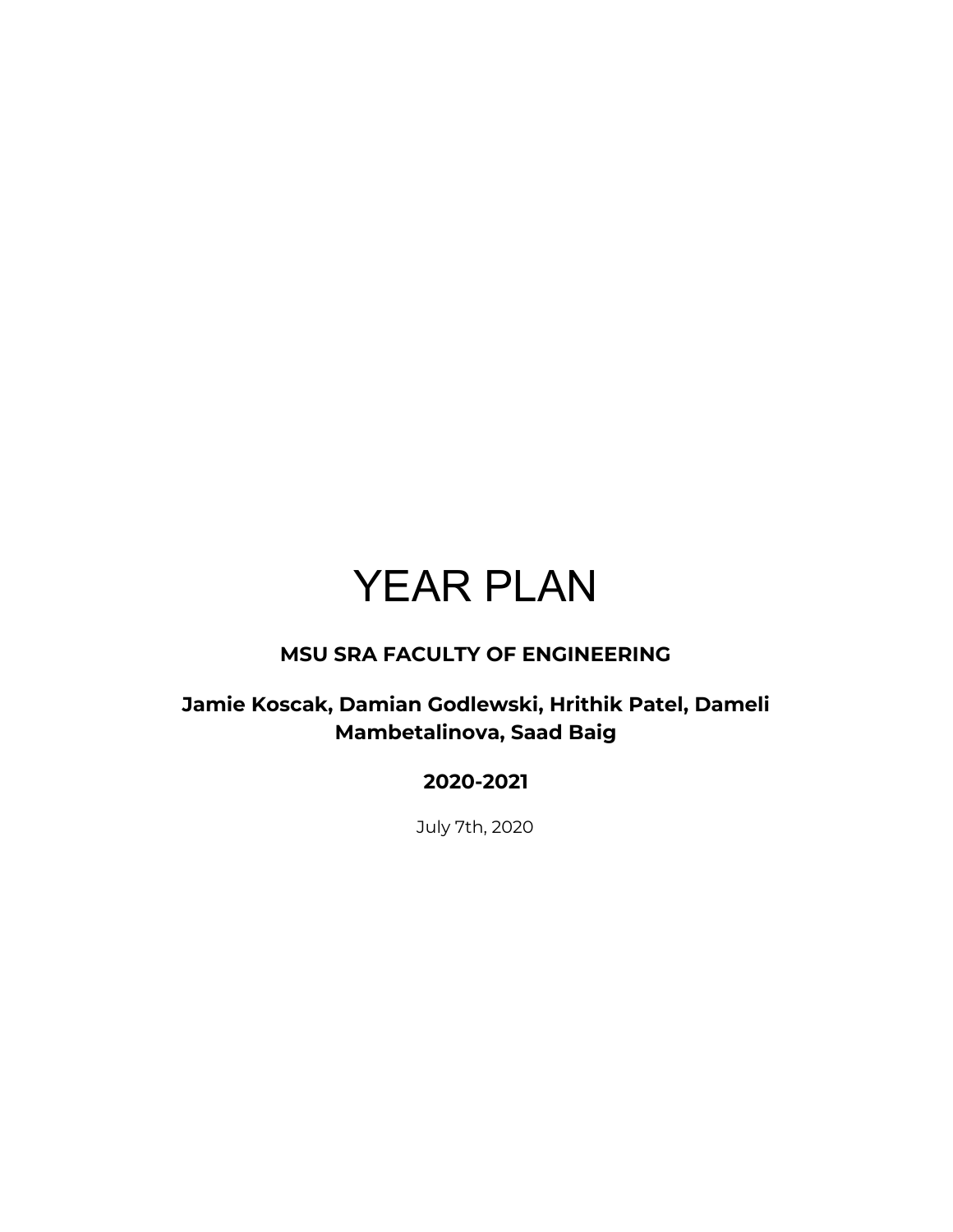#### OFFICE OF THE ENGINEERING CAUCUS LEADER INTRODUCTION

Dear Members of the Assembly and my fellow Engineering Students,

On behalf of my caucus members, I would like to thank you for allowing us to prepare our upcoming academic year plan. The following document brings to light and offers some solutions to the unique challenges facing the student body this year. We are striving to ensure that despite the ambiguity that faces us all in these, dare I say unprecedented times, our constituents still feel supported and advocated for on the broader university level. Furthermore, we will work tirelessly this upcoming year and utilize the full extent of our power as SRA members to create a COVID-19 world that addresses and aids your concerns

As opposed to previous long term objectives that have been established by our predecessors, the strategy for this year's plan is rooted in crisis management and expanding the opportunities that engineering students granted.

We will accomplish these goals with the collaboration of numerous parties, including but not limited to the Office of the Registrar, the Financial Affairs office and the Office of the Dean/Associate Dean of Engineering.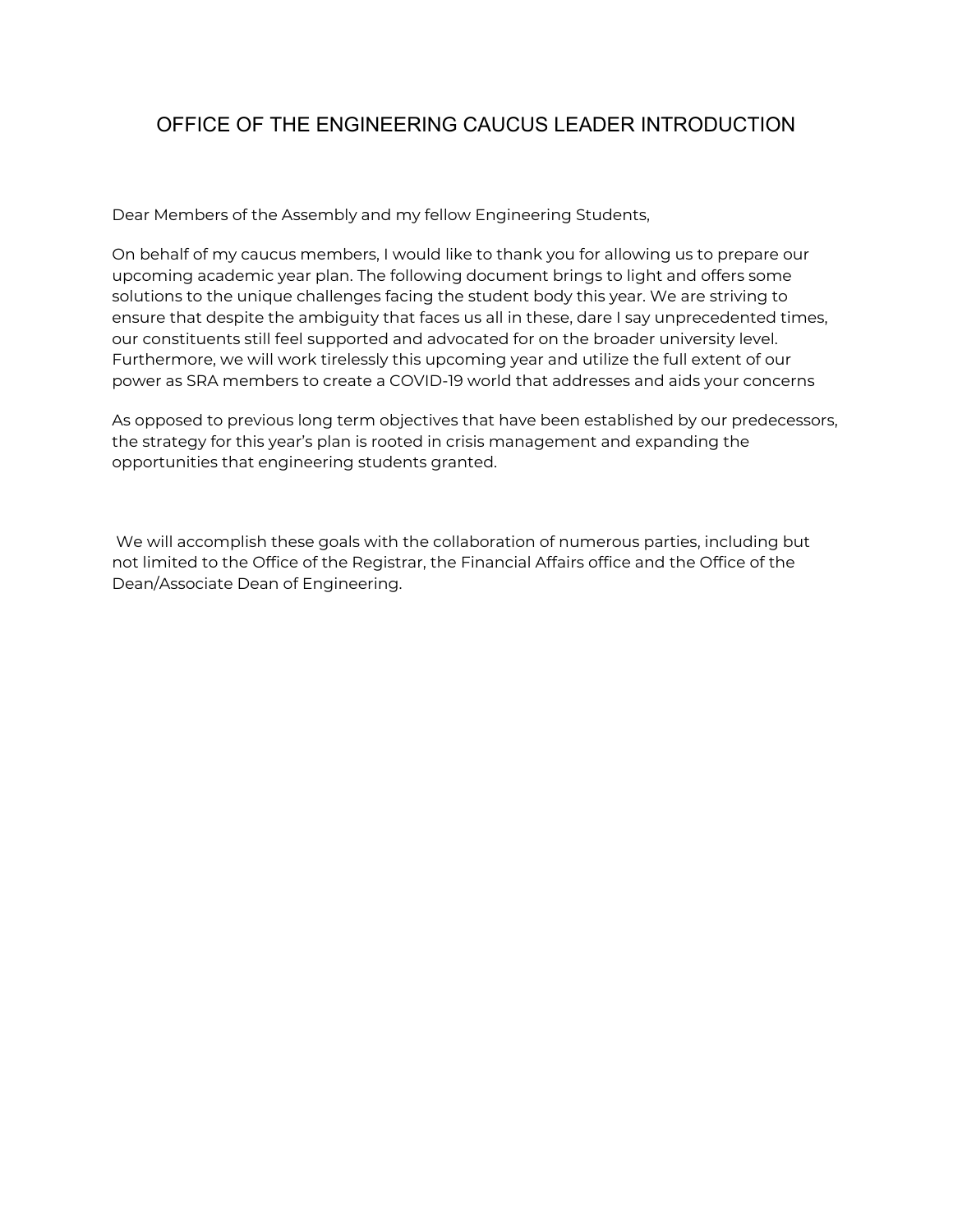## GOALS

| <b>Objective 1</b> | Making sure the structure of courses is inclusive to all students.                                                                                                                                                                                  |
|--------------------|-----------------------------------------------------------------------------------------------------------------------------------------------------------------------------------------------------------------------------------------------------|
| Description        | Reaching out to all the departments and informing them of the<br>limitations of some of the students in regard to academic<br>resources. Such as lack of readily accessible Wi-Fi or even<br>computers and/or software.                             |
| <b>Benefits</b>    | It levels the playing field for the students that do not have<br>access to resources that they would under non- COVID<br>circumstances.<br>Ensures that all students still get a proper learning<br>$\sim$<br>experience despite the circumstances. |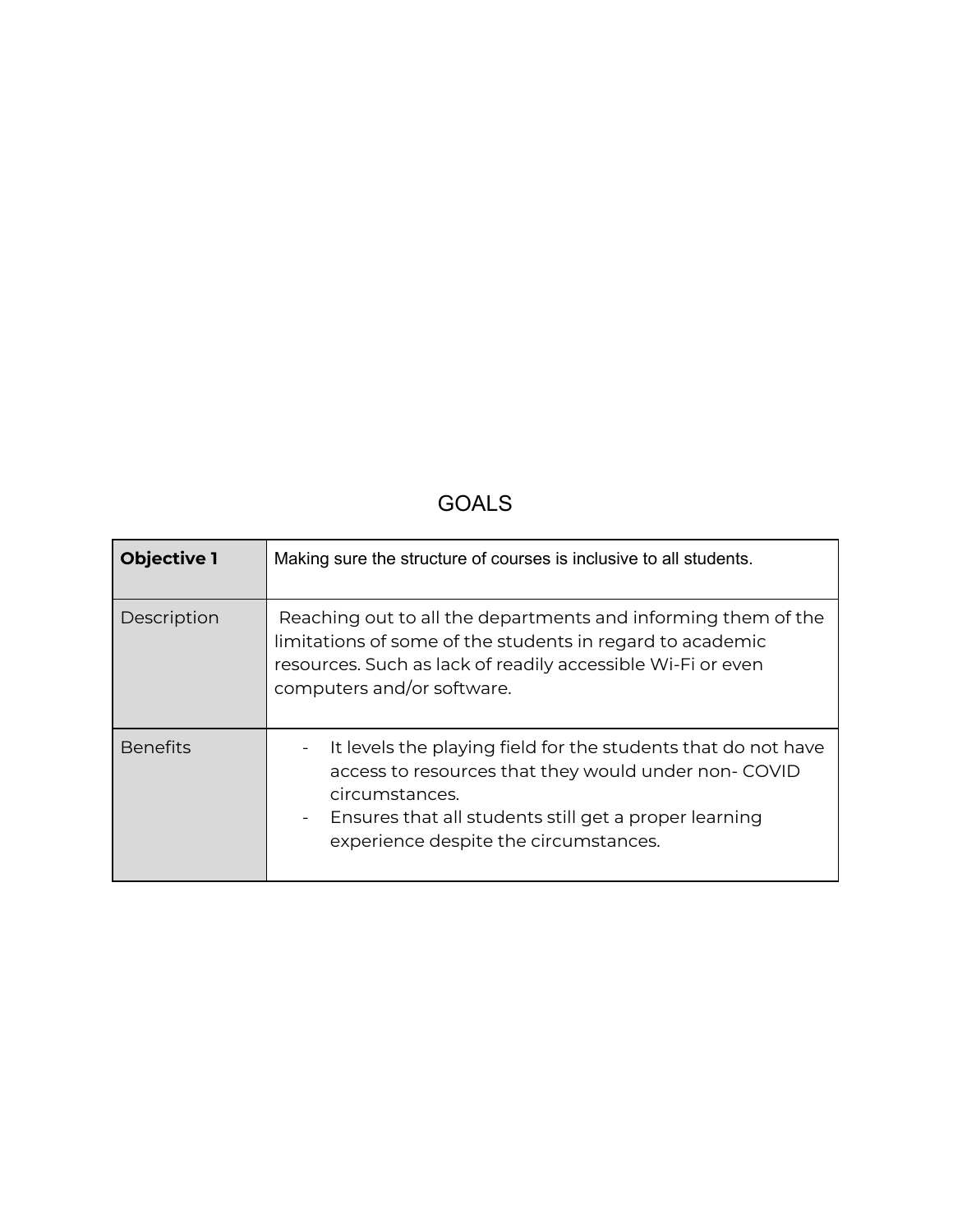| <b>Difficulties</b>       | Some professors have run their courses in a specific way<br>for years as they deem it to be the best method of<br>teaching. Consequently, they may be hesitant to adjust<br>their structure.<br>Certain courses require specific elements to be taught<br>and thus removing an aspect of a course may significantly<br>diminish the learning experience of that course. |
|---------------------------|-------------------------------------------------------------------------------------------------------------------------------------------------------------------------------------------------------------------------------------------------------------------------------------------------------------------------------------------------------------------------|
| Long-term<br>implications | Since these measures are in reaction to COVID-19 the long term<br>implications are few; as this objective will apply to the fall 2020<br>semester and possibly the winter 2021 semester.                                                                                                                                                                                |
| How?                      | Creating a document that will be sent to the different<br>engineering departments informing them as to what exactly the<br>students do and do not have access to along with suggested<br>measures to be taken by the professors.                                                                                                                                        |
| Partners                  | Dean of McMaster, Dean of Engineering, Faculty of Engineering                                                                                                                                                                                                                                                                                                           |

| <b>Objective 2</b> | Stop courses from using ProctorU for monitoring examinations                                                                                                                                                                                                                                                                                                                 |
|--------------------|------------------------------------------------------------------------------------------------------------------------------------------------------------------------------------------------------------------------------------------------------------------------------------------------------------------------------------------------------------------------------|
| Description        | With the special circumstances of this upcoming semester,<br>ProctorU is being used for many classes to prevent academic<br>dishonesty. However by using ProctorU the user hands over<br>complete control of their computer, opening up security<br>concerns. So with an online fall semester (and potentially winter<br>as well), we want to eliminate the use of ProctorU. |
| <b>Benefits</b>    | By eliminating the use of ProctorU, we also eliminate the<br>security concerns of students.<br>Additionally, many students have stated that using<br>$\overline{\phantom{a}}$<br>ProctorU adds to the stress and anxiety that already<br>comes with an exam. So by removing the service it                                                                                   |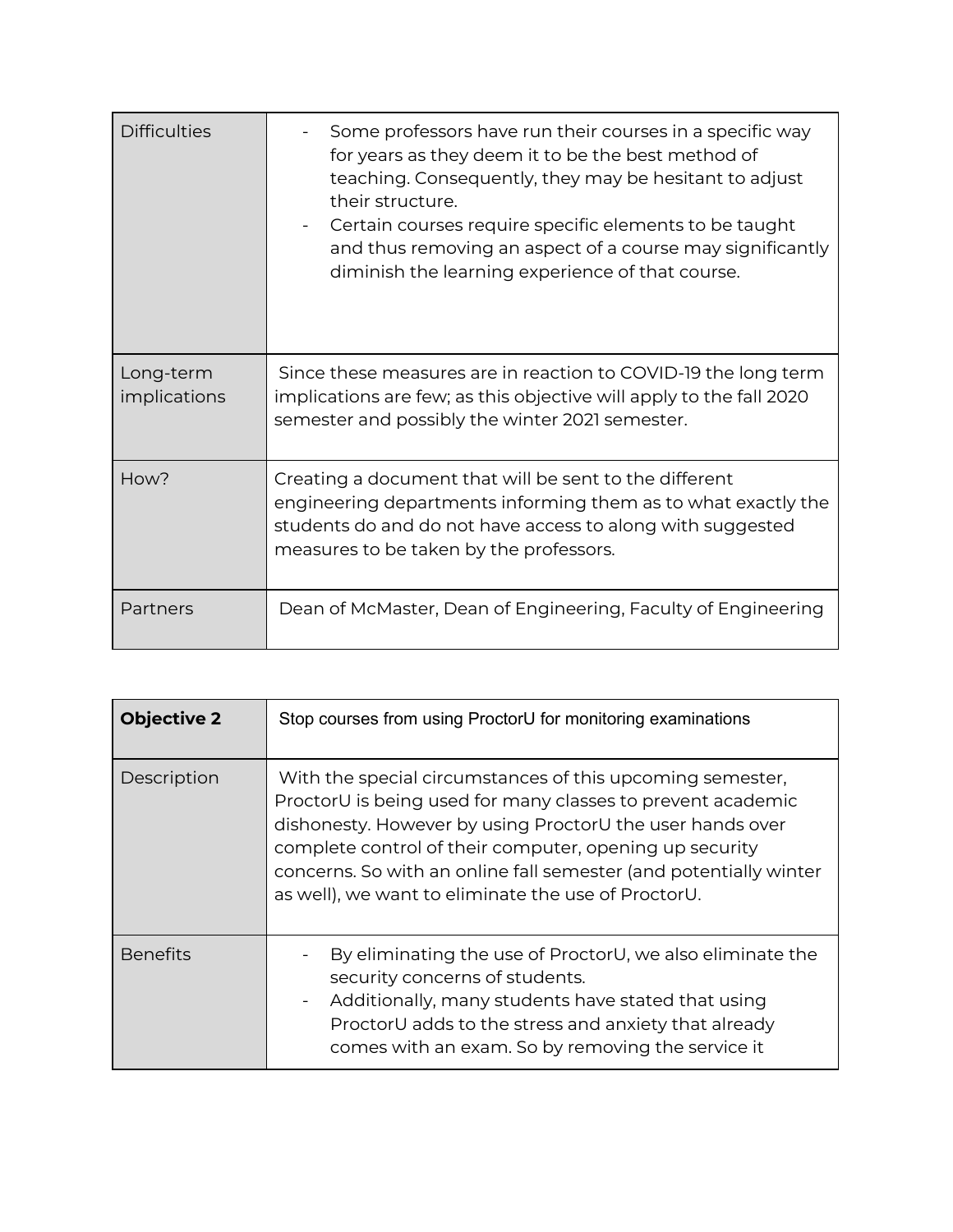|                           | benefits the students' abilities during the examinations.                                                                                                                                                                                                                                                                                                                                                                                                                               |
|---------------------------|-----------------------------------------------------------------------------------------------------------------------------------------------------------------------------------------------------------------------------------------------------------------------------------------------------------------------------------------------------------------------------------------------------------------------------------------------------------------------------------------|
| <b>Difficulties</b>       | Certain courses have content that can easily be cheated<br>on. Such as a class that requires a lot of memorization of<br>information. Without a monitoring service students who<br>cheat will gain a huge advantage on those that do not.<br>As a result, certain examinations and even mark<br>breakdown of courses will need to be restructured.<br>These Proctor services may be paid in advance and so it<br>may be difficult to prevent their use if they are already<br>paid for. |
| Long-term<br>implications | Again as this pertains especially to the issues that are<br>present because of COVID-19 the long term implications<br>are limited.<br>Some courses may be permanently restructured for the<br>better                                                                                                                                                                                                                                                                                    |
| How?                      | By gathering evidence to support the claim that<br>monitoring services are a security concern.<br>Informing the students of the potential harm these<br>services may cause and polling them for their opinions<br>If enough students disapprove of the service we will<br>create a document outlining the core parts of this issue<br>and send it to the different faculties so that they may<br>make the adjustment.                                                                   |
| Partners                  | Office of Dean, Faculty of Engineering, Office of Provost                                                                                                                                                                                                                                                                                                                                                                                                                               |

| <b>Objective 3</b> | Improving communication with our constituents                                                                                                                              |
|--------------------|----------------------------------------------------------------------------------------------------------------------------------------------------------------------------|
| Description        | As representatives of the engineering caucus, we need to<br>engage the students we represent and avidly seek their<br>feedback and ideas that they want to be implemented. |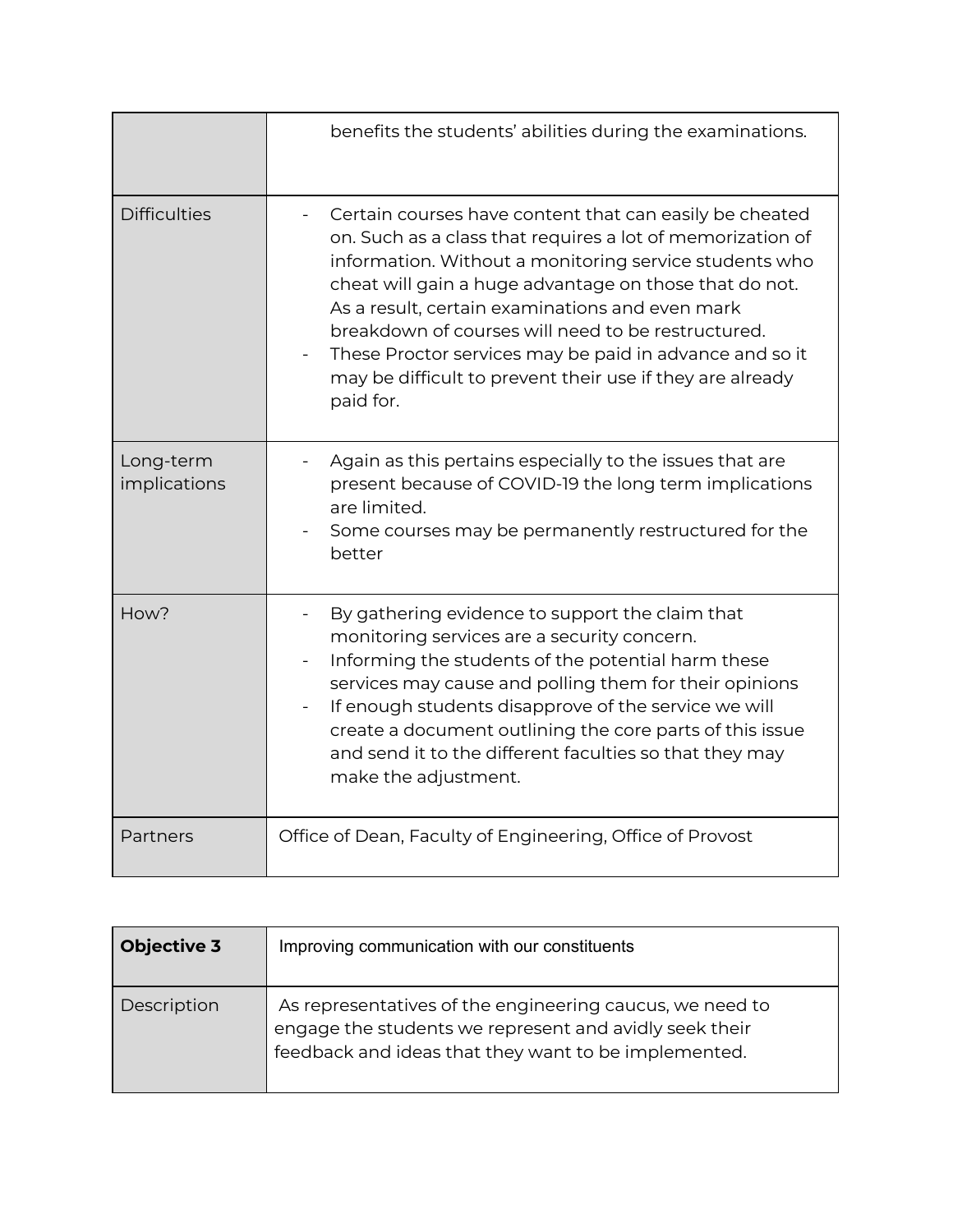| <b>Benefits</b>           | The students' concerns will be better relayed to us which<br>in turn enables us to act on these concerns.<br>Offering multiple avenues for communication will allow<br>for students to present their ideas in a comfortable<br>environment and a result more students might reach out<br>to us. |
|---------------------------|-------------------------------------------------------------------------------------------------------------------------------------------------------------------------------------------------------------------------------------------------------------------------------------------------|
| <b>Difficulties</b>       | Only a small percentage of students actually voice their<br>concerns on student issues<br>It may be difficult to get information from constituents<br>without incentives                                                                                                                        |
| Long-term<br>implications | Improving the communication infrastructure between the SRA<br>and its constituents will help future SRA representatives hear<br>out the students and provide solutions promptly.                                                                                                                |
| How?                      | Using a number of polls, anonymous drop boxes, and hosting<br>an open mic dialogue with our constituents will let the voices of<br>the students be heard in whatever medium they feel<br>comfortable using.                                                                                     |
| Partners                  | <b>Engineering Society</b>                                                                                                                                                                                                                                                                      |

| <b>Objective 4</b> | Increase amount of Engineering Courses offered in the Summer/Spring<br>terms                                                                                                                                                                                                                 |
|--------------------|----------------------------------------------------------------------------------------------------------------------------------------------------------------------------------------------------------------------------------------------------------------------------------------------|
| Description        | Engineers have to take large course loads each semester and if<br>they want to lighten this load they must then extend their<br>undergraduate degree. If more engineering summer courses<br>are available then engineering students would not necessarily<br>have to extend their undergrad. |
| <b>Benefits</b>    | Allows engineering students to lighten course load during<br>the school year, reducing stress and promoting better<br>learning                                                                                                                                                               |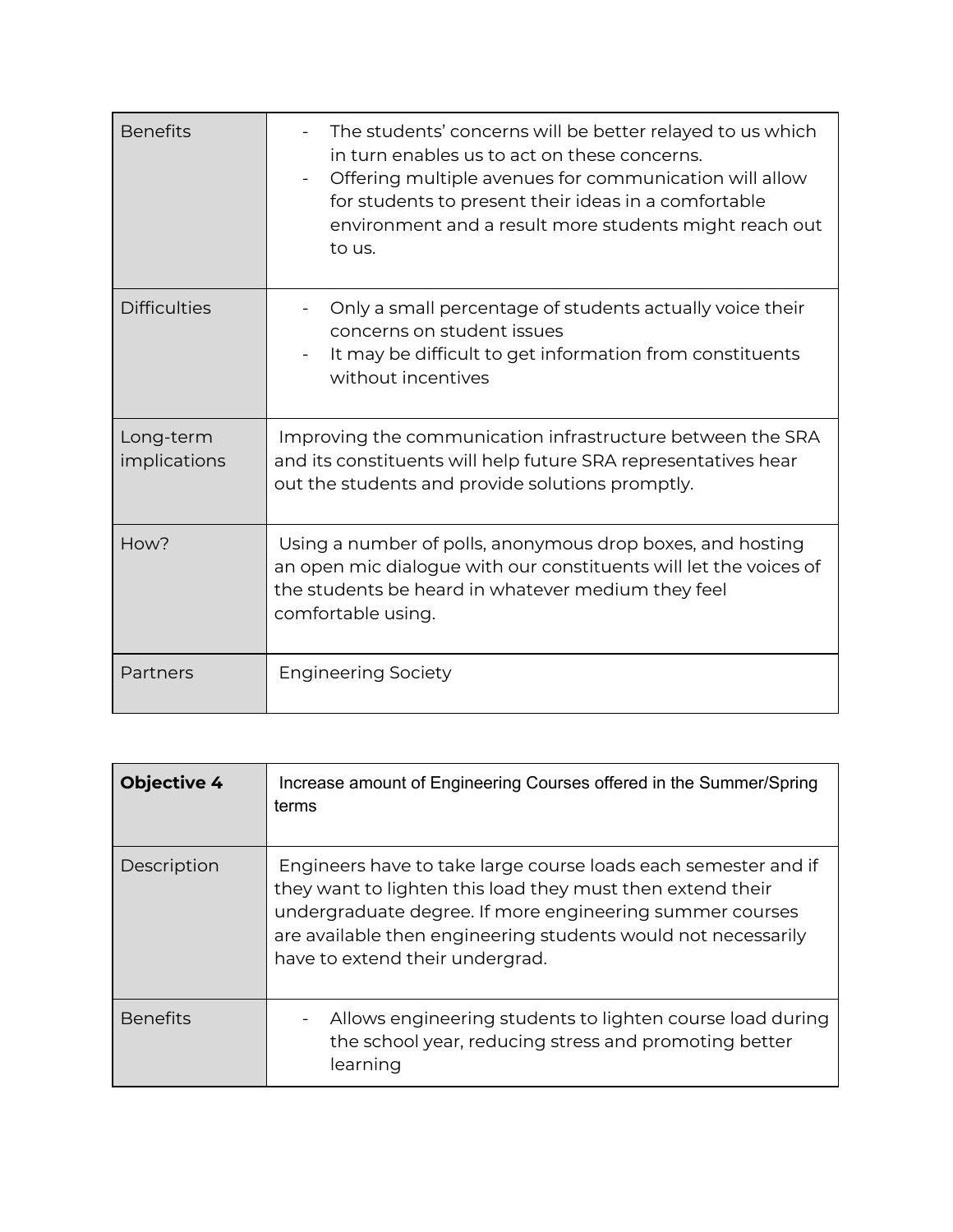|                           | Allows for students to participate in extracurriculars that<br>they normally wouldn't have the time for<br>Students that failed a prerequisite aren't affected as badly<br>A difficult course may be taken in isolation in a spring or<br>$\overline{\phantom{a}}$<br>summer term to help students focus on the course                                                                                                                                                                                                                                    |
|---------------------------|-----------------------------------------------------------------------------------------------------------------------------------------------------------------------------------------------------------------------------------------------------------------------------------------------------------------------------------------------------------------------------------------------------------------------------------------------------------------------------------------------------------------------------------------------------------|
| <b>Difficulties</b>       | mount of students enrolled may be low and not justifiable<br>cost-wise by the University<br>The availability of the professors may be unpredictable for<br>these spring/summer terms and so it might be difficult<br>for students to plan early on.                                                                                                                                                                                                                                                                                                       |
| Long-term<br>implications | Fewer students will fail courses<br>More campus involvement by engineers in clubs/teams<br>Happier students that will be less prone to burnouts                                                                                                                                                                                                                                                                                                                                                                                                           |
| How?                      | These summer/spring courses will be provided in an online<br>medium to allow students that go home or travel for the<br>summer access to these courses. This will increase the overall<br>amount of students enrolling in summer/spring engineer<br>courses and thus making it worthwhile for the University.<br>Additionally, we will try to isolate a couple of the more difficult<br>courses from each stream and send out a document to the dean<br>as well as the different departments and the professors that<br>teach the aforementioned courses. |
| Partners                  | Dean of Engineering, Faculty of Engineering                                                                                                                                                                                                                                                                                                                                                                                                                                                                                                               |

| <b>Objective 5</b> | Propose motion to voice student concerns about tuition reduction to the<br>Financial Affairs office and Dean of Students                                                                                                                                                                                                                 |
|--------------------|------------------------------------------------------------------------------------------------------------------------------------------------------------------------------------------------------------------------------------------------------------------------------------------------------------------------------------------|
| Description        | Students are receiving a fraction of the educational quality that<br>they would normally be paying for. The disuse of plant and<br>maintenance costs alone would warrant a drastic reduction in<br>fees, let alone all the other benefits students no longer pay for.<br>The university is adding strain on already financially troubled |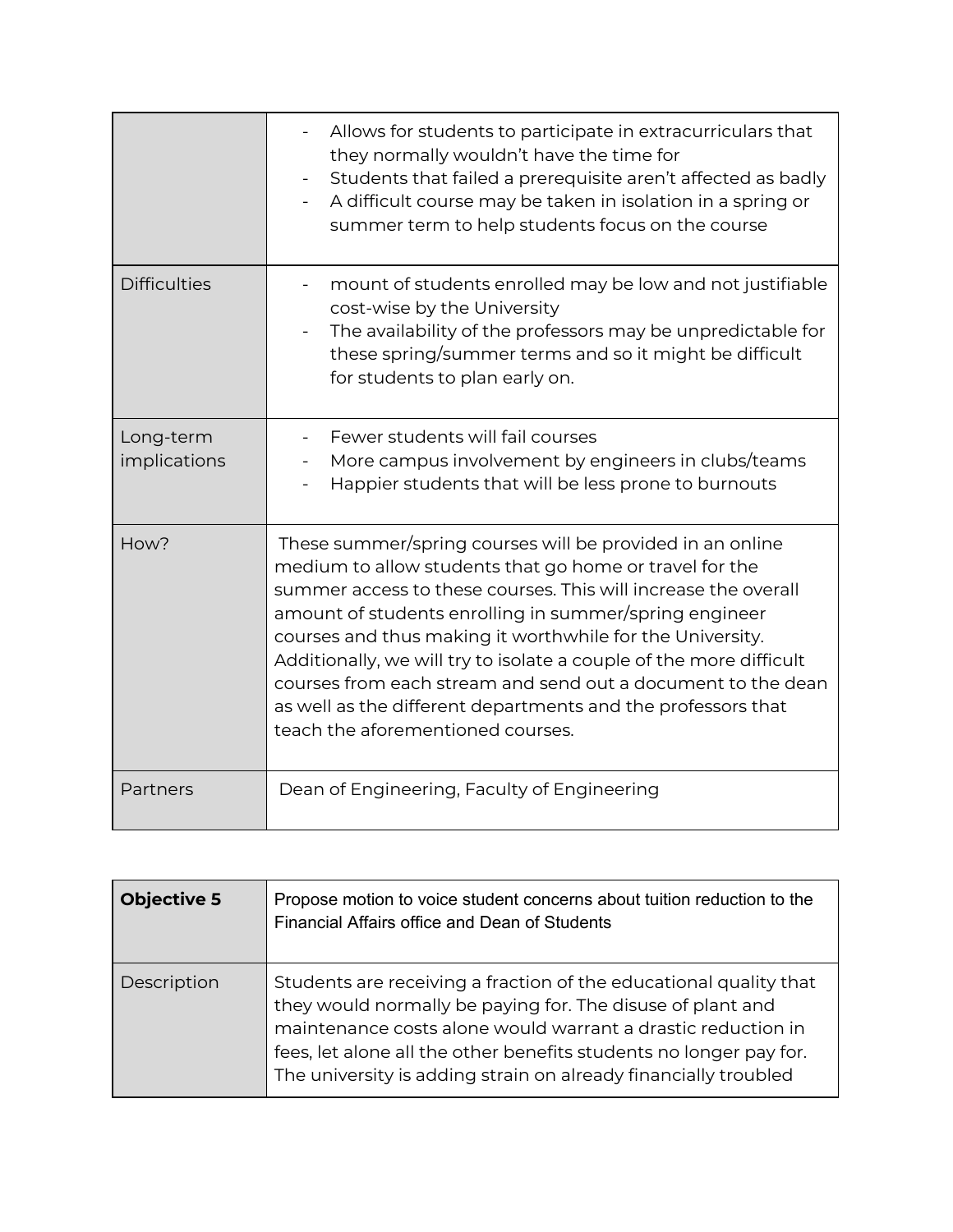|                           | students and asking for unjust tuition during the difficult times<br>of the COVID-19 pandemic.                                                                                                     |
|---------------------------|----------------------------------------------------------------------------------------------------------------------------------------------------------------------------------------------------|
| <b>Benefits</b>           | -Aids students who are unable to work due to the pandemic and<br>cannot afford steep tuition fees.                                                                                                 |
|                           | -Improves trust and goodwill in MSU to advocate for our<br>constituents when it really matters the most.                                                                                           |
| <b>Difficulties</b>       | -University policy has so far been strict on maintaining tuition<br>fees, so they will be unwilling to rediscuss the topic.                                                                        |
|                           | -It will likely result in an operating budget contraction for the<br>MSU, but seeing as business units are not running and several<br>services have been rescinded, should balance out in the end. |
| Long-term<br>implications | - Post-secondary education becomes more accessible for<br>students with financial difficulties                                                                                                     |
|                           | -The quality of the education received will be justified with<br>reduced tuition cost                                                                                                              |
| How?                      | -Draft official motion from MSU president to discuss the<br>lowering of student tuition rates for 2020-2021 academic year<br>with the university administration                                    |
|                           | -Include figures on cost-saving measures that would allow the<br>university to reduce fees                                                                                                         |
| Partners                  | BOD, Faculty Societies, Office of Financial Affairs, Office of the<br>Dean of McMaster University                                                                                                  |

## **Long-term planning**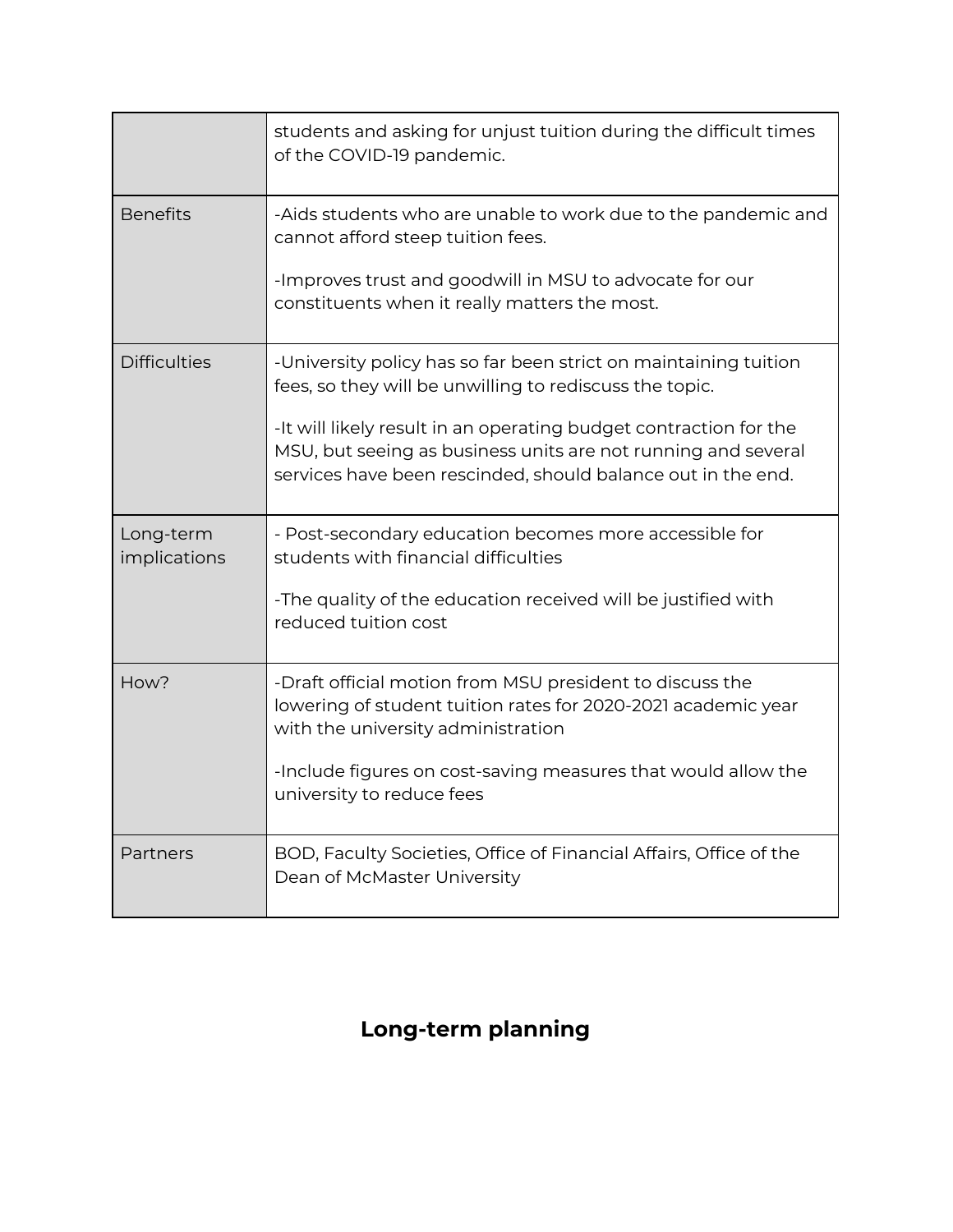| Overarching<br>Vision 1 | Advocate for more electives offered within the field of engineering<br>following the CEAB guidelines and regulations                                                                                                                             |
|-------------------------|--------------------------------------------------------------------------------------------------------------------------------------------------------------------------------------------------------------------------------------------------|
| Description             | Allow engineers to take more diverse electives with more<br>overlap with or without a science-based curriculum.                                                                                                                                  |
| <b>Benefits</b>         | Access to certain graduate programs otherwise restricted<br>without proper Biology prerequisites. Can be further expanded<br>towards other programs discriminating towards engineers who<br>can only take a limited sample of electoral courses. |
| Year 1                  | Discuss with Dean + Associates what guidelines and regulations<br>CEAB must follow to allot a proper grade.                                                                                                                                      |
| Year 2                  | Talk with graduate program directors at McMaster to find a<br>middle ground for engineers to be able to matriculate into said<br>programs requiring prerequisites engineers are currently<br>ineligible for.                                     |
| Year <sub>3</sub>       | Hopefully, implement new courses added to standard<br>curriculum/workout alternatives with the Graduate admissions<br>process.                                                                                                                   |
| Partners                | Dean of Engineering + Canadian Engineering Associate Board<br>(CEAB)                                                                                                                                                                             |

| Overarching | Work with MES to solidify the relationship between engineering society                                                                                                                                                                    |
|-------------|-------------------------------------------------------------------------------------------------------------------------------------------------------------------------------------------------------------------------------------------|
| Vision 2    | and MSU                                                                                                                                                                                                                                   |
| Description | Formalize a plan for constant and stronger communication<br>between the MES executive team and SRA engineering caucus.<br>Involve MES in overarching visions for year plans and<br>engineering specific events and funding opportunities. |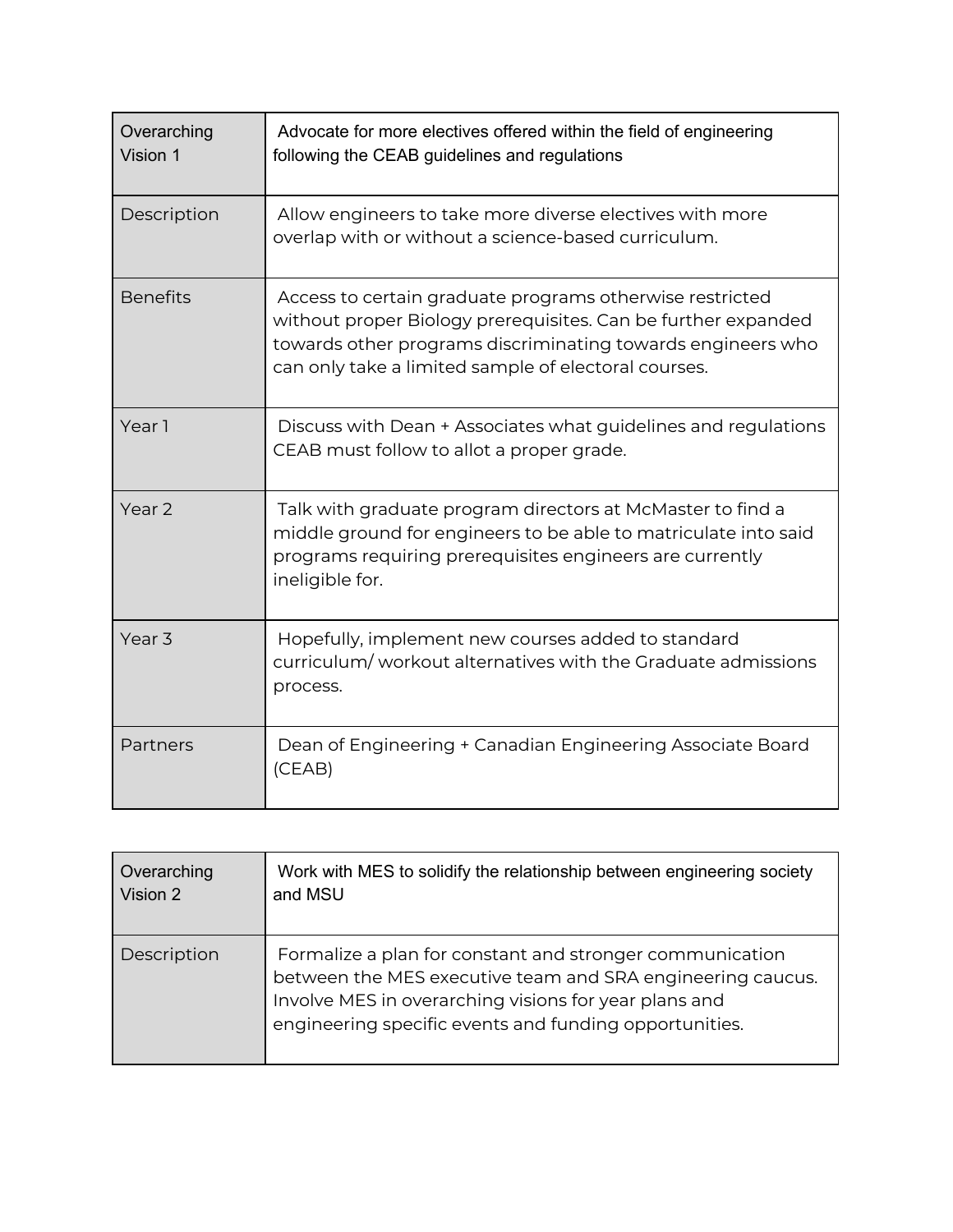| <b>Benefits</b>   | A strengthened relationship is mutually beneficial to both<br>parties. MES gets more information and advocacy about the<br>inner workings of MSU and SRA receives support and a wider<br>range of resources to create deeper connections with faculty<br>and students. |
|-------------------|------------------------------------------------------------------------------------------------------------------------------------------------------------------------------------------------------------------------------------------------------------------------|
| Year 1            | Amend operating policy of MES to include SRA seats on<br>committees and in meetings and vice versa for appropriate and<br>applicable MSU committees.                                                                                                                   |
| Year 2            | Generate ideas for co-sponsored and chaired events to improve<br>SRA recognition amongst students and access the broader<br>resources of the MSU to accomplish this.                                                                                                   |
| Year <sub>3</sub> | Improve financial transparency within MES by conducting<br>yearly audits that SRA engineering caucus sits on and ensure<br>that student funds are not being misallocated and wasted.                                                                                   |
| Partners          | McMaster Engineering Society, Faculty of Engineering                                                                                                                                                                                                                   |

GOALS to strive for

List 5 things that you would like to have prepared for the beginning of September

- Policies outlining how CEAB operates and proper certification to achieve a Bachelor's in Engineering regarding Electoral Courses
- An official report on the issue of safety and security with regards to the use of online proctoring software and present to the office of the dean
- Motion to reduce student tuition rates passed before the start of the academic year
- Getting ProctorU removed from online examinations
- Acclaim a seat at the MES Council meeting for one or two SRA representatives

List 5 things you would like to have completed during the fall term  $(1<sup>st</sup>)$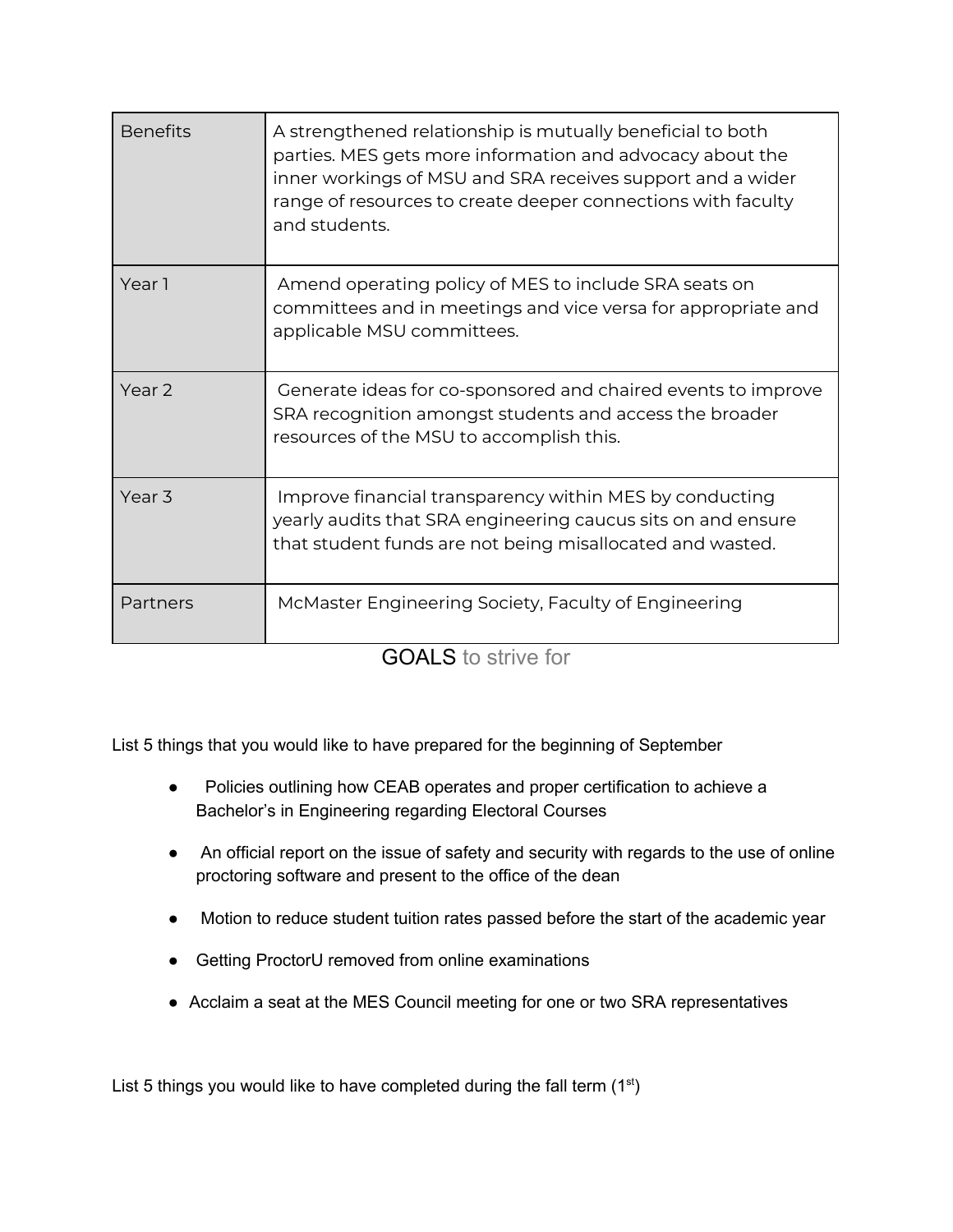- Revisit tank top policy at The Pulse and have an open discussion regarding it
- Establish an effective line of communication between the engineering caucus and faculty's constituents
- Make sure online education is fair, inclusive and accessible to everyone
- Promote the policies and work of McMaster Student Union in understandable and accessible ways
- Solidify the relationship between the SRA and the MES

List 5 things you would like to have completed during the winter term  $(2^{nd})$ 

- Implement Tank Top Policy at Pulse
- Get 1-2 new Engineering courses offered in the spring/summer terms
- Significantly improve the communication infrastructure with our constituents
- Making sure that courses are inclusive to students
- Compile a list of recommendations for 2021-2022 SRA Engineering Caucus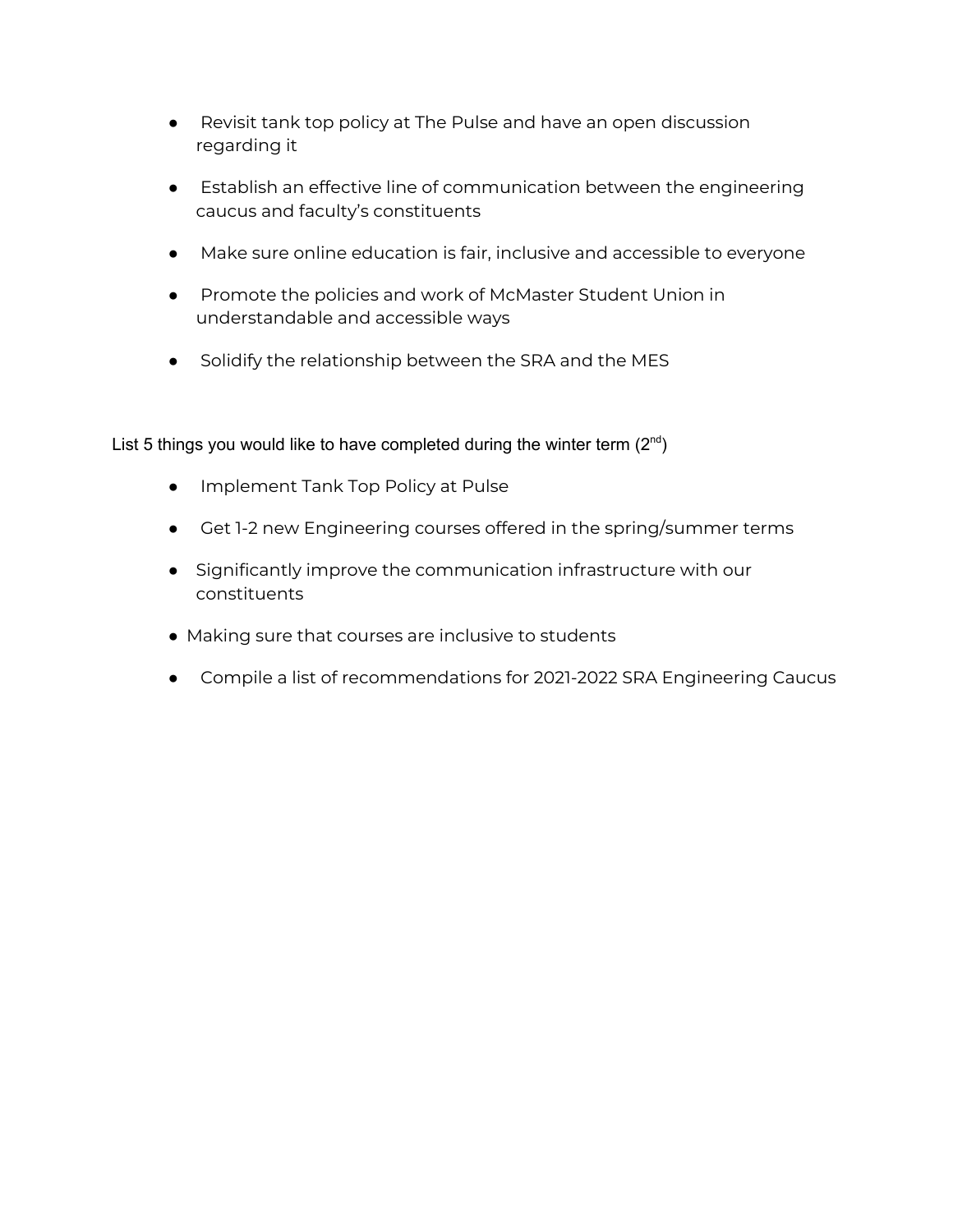### **Master Summary**

| May    | Familiarize self with SRA operations and policies<br>$\bullet$                                                        |
|--------|-----------------------------------------------------------------------------------------------------------------------|
| June   | Begin conducting research and asking questions on<br>what exactly students would like to see done                     |
| July   | Begin preliminary operations on finding necessary<br>info and contacts regarding all short and long term<br>goals the |
| August | Discuss tuition reduction with MSU and formalize<br>approach for university administration                            |